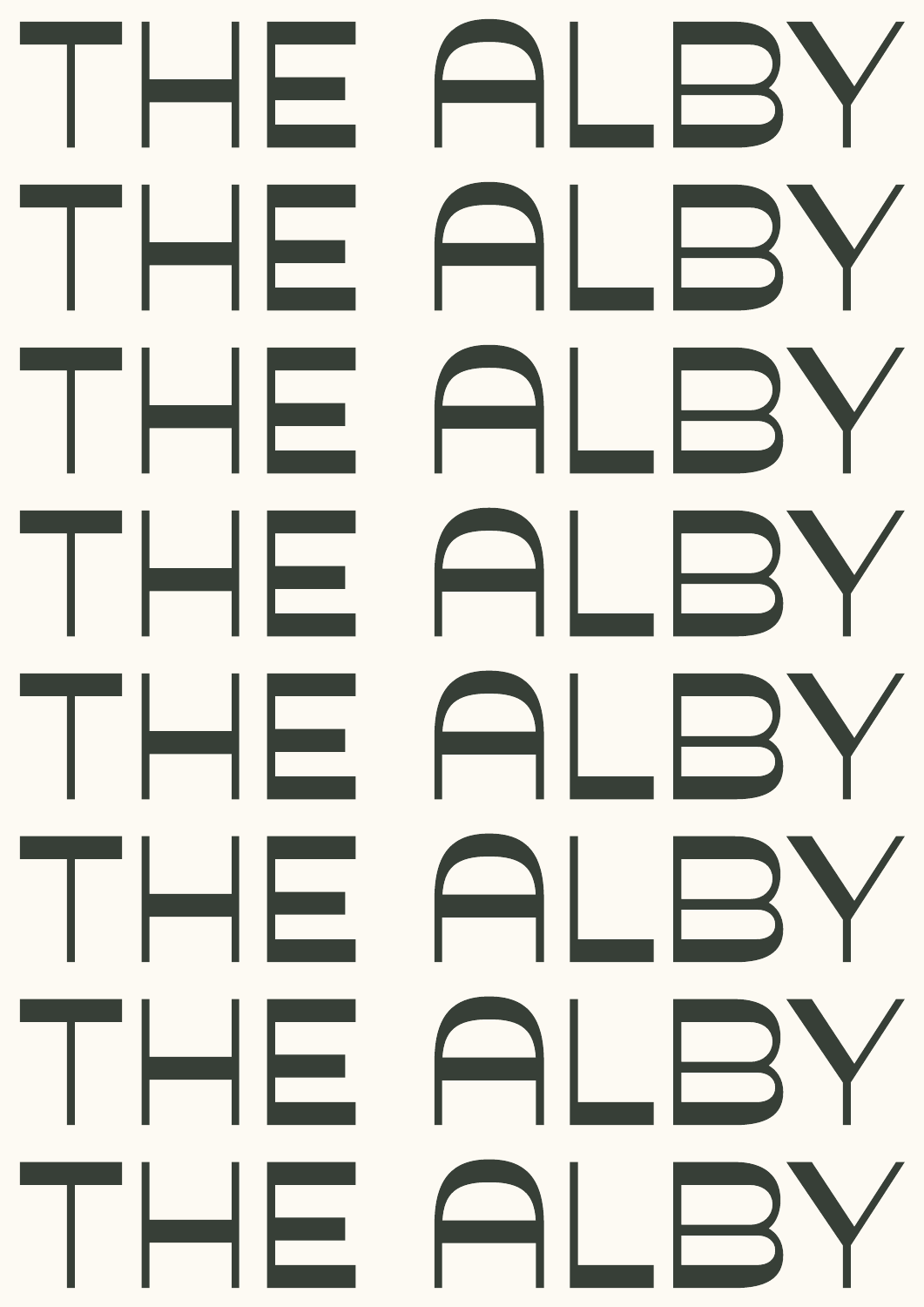# STARTERS

| HOUSE MARINATED LIGURIAN OLIVES,<br><b>ROSEMARY &amp; CHILLI GF VFG V DF NF</b>                                            | \$9                      |
|----------------------------------------------------------------------------------------------------------------------------|--------------------------|
| <b>CHIPS SERVED WITH GARLIC AIOLI</b><br>VFG V GF NF                                                                       | \$12                     |
| <b>WEDGES SERVED WITH SOUR CREAM AND</b><br><b>SWEET CHILLI SAUCE VEG V (OPTIONAL) GF NF</b>                               | \$14                     |
| <b>CHEESE &amp; GARLIC FLATBREAD VEG NF</b>                                                                                | \$12                     |
| PROSCIUTTO BOCCONCINI WITH GRILLED<br>PEACH, ROCKET, POMEGRANATE AND<br><b>BALSAMIC DRESSING</b>                           | \$22                     |
| <b>SALMON CRUDO, AVOCADO, YUZU</b><br>MAYO, CHILLI OIL, GREEN CHILLI,<br><b>NORI CRACKER GF DF NF</b>                      | \$22                     |
| <b>BBQ CHICKEN WINGS</b><br>DF GF NF                                                                                       | 1/2 KG \$10<br>1 KG \$18 |
| <b>HOT CHICKEN WINGS DF GF NF</b><br>MILDJ SPICYJJ HOTJJJ                                                                  | 1/2 KG \$10<br>1 KG \$18 |
| <b>FRITTO CALAMARI WITH ROCKET SALAD</b><br><b>AND LEMON AIOLI DF GF NF</b>                                                | \$18                     |
| <b>GRAZING BOARD, SELECTION CURED MEAT,</b><br>TRIPLE CREAM BRIE, NUTS, QUINCE PASTE,<br><b>OLIVES, DIP AND FLAT BREAD</b> | \$28                     |

# $\mathbb{L}_\mathbb{A}$

# SALADS

| <b>RARE BEEF SALAD</b><br>WITH SHAOXING, NAM JIM SAUCE, DEEP FRIED<br>GLASS NOODLES, ASIAN SALAD AND ROCKET DF                                    | \$24 |
|---------------------------------------------------------------------------------------------------------------------------------------------------|------|
| <b>CHARGRILLED CHICKEN BREAST</b><br>WITH QUINOA, FRIED BARLEY, ROASTED<br>CAPSICUM, SPINACH, MIXED VEGETABLES,<br><b>BASIL PESTO SAUCE DF NF</b> | \$23 |
| <b>ROASTED BEETROOT</b><br>WITH FETTA CHEESE, CANDIED WALNUTS,<br>ROCKET. CHERRY TOMATOES AND PARMESAN<br><b>VFG</b>                              | \$23 |
| <b>SCORCHED MISO SALMON</b><br>WITH PICKLED CABBAGE, EDAMAME,<br>BUCKWHEAT SOBA NOODLES, SOY DRESSING<br>DF NF                                    | \$25 |

# MAINS

| SPICY FRIED CHICKEN BURGER<br>PICKLES, JALAPENO, BUTTERMILK SLAW<br>SERVED WITH FRIES*                              | \$21 |
|---------------------------------------------------------------------------------------------------------------------|------|
| <b>CHEESEBURGER</b><br>DOUBLE SMOKED BACON, SWEET MUSTARD,<br>TOMATO, SPANISH ONIONS, CHEDDAR SERVED<br>WITH FRIES* | \$22 |
| <b>PORTOBELLO MUSHROOM BURGER</b><br>GORGONZOLA, MOZZARELLA, ROCKET, GARLIC<br>CHIPS. AIOLI VEG                     | \$23 |
| STEAK SANDWICH<br>CARAMELISED ONIONS. ANCIENT MUSTARD.<br>AIOLI, ROCKET SERVED WITH FRIES* DF                       | \$22 |
| <b>FRESH BEER BATTERED FISH &amp; CHIPS</b><br>SERVED WITH TARTAR SAUCE, LEMON DF GF                                | \$23 |
| <b>CHICKEN PARMIGIANA</b><br>DOUBLE SMOKED BACON, PROVOLONE DOLCE,<br><b>ROCKET &amp; FRIES</b>                     | \$26 |
| <b>MARKET FISH OF THE DAY</b>                                                                                       | \$30 |
| <b>BBO PORK RIBS 1KG</b><br>BUTTERMILK SLAW SERVED WITH FRIES                                                       | \$45 |
| <b>PASTA OF THE DAY</b>                                                                                             | \$24 |
| GLUTEN FREE BURGER BUNS AVAILABLE<br>WHEN REOUESTED                                                                 |      |
| <b>VEG-VEGETARIAN</b>                                                                                               |      |

V—VEGAN

GF—GLUTEN FREE

### NF—NUT FREE